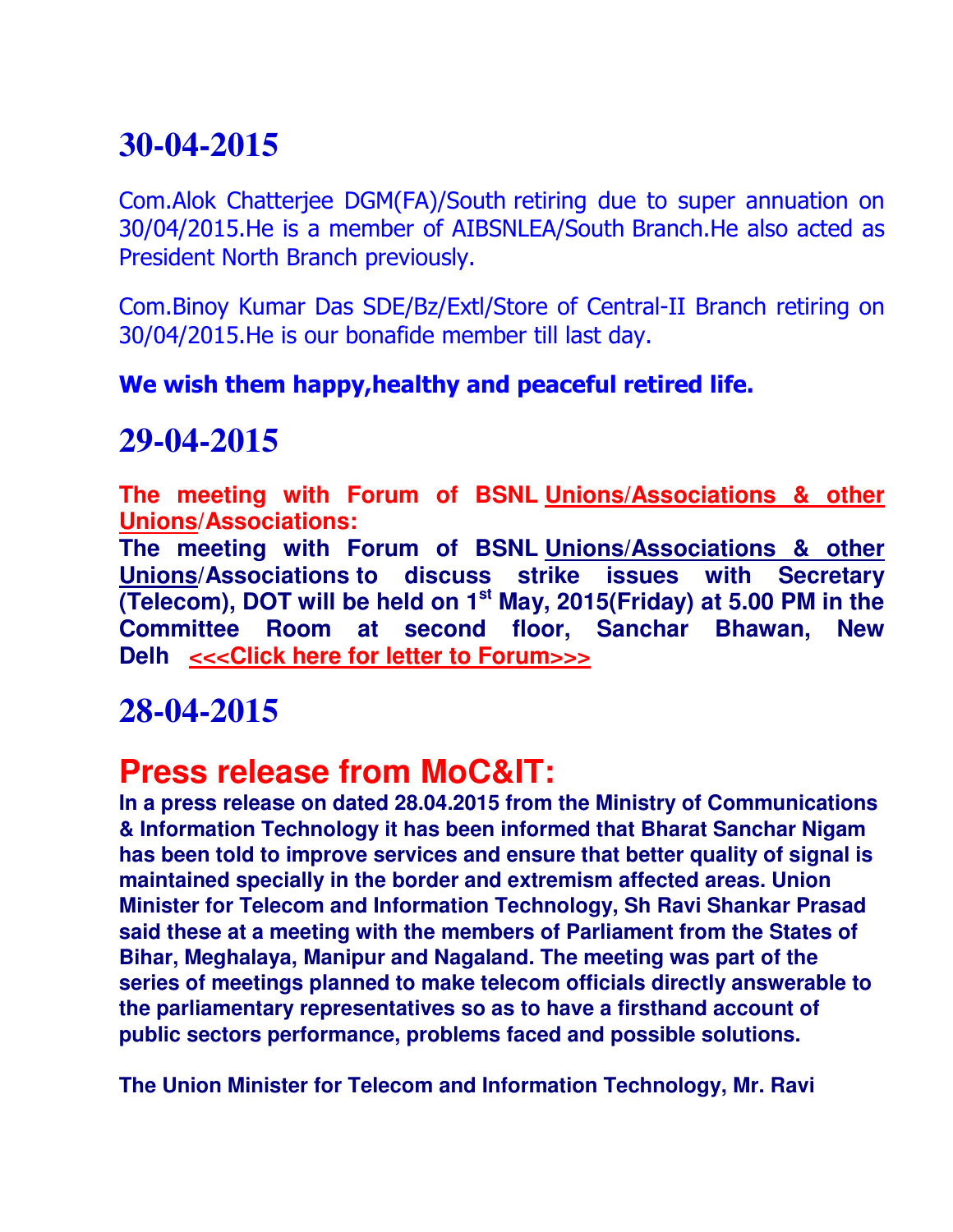**Prasad said while the Government is committed to revive BSNL and numbers of initiatives are in the pipeline to bring it back to the position of market leader. He said the management of BSNL will also be expected to regain lost confidence of people by improving services and response. He said a major initiative has been launched by BSNL to improve quality of signal for which it plans to add another 1150 towers during this fiscal in Bihar alone.** 

**Members of Parliament from the States of Rajasthan, Himachal Pradesh and North Eastern States participated in the first meeting. Mr. Prasad has directed the Department to call five such meetings so that all members of parliament are given opportunity to raise issues directly with officials concerned.** 

**Members of Parliament who attended yesterday's meetings gave overwhelming support to Mr. Prasad initiative to revive glory of BSNL and categorically stated that they are eager to extend all support in this context. They were not only concerned about the deteriorating quality of BSNL services but even apprehended private players role in obstructing growth of BSNL which enjoined lead position in the sector till 2004.They only suggested that meeting of representatives from Defence and Home should be called to address this problem.** 

**Mr. Prasad also directed the Department of Telecom to explore the possibility of setting up a dedicated cell in BSNL to monitor the effectiveness of its network in border areas and also in areas badly affected by extremism.** 

**The meeting was also informed that the public sector which came into being only in October 2000 has a net worth of Rs 51,203 crore with an equity capital of Rs 12,500 crore only. New initiatives taken to improve viability include Wi-FI services, data centre services and introduction of next generation network switching technology. It was pointed out that four million lines in phase -I will have NGN by the end of this fiscal while total number of 14 million ports are planned. 2500 hot spots are planned for the year of which 41 hot-spot have already been deployed.**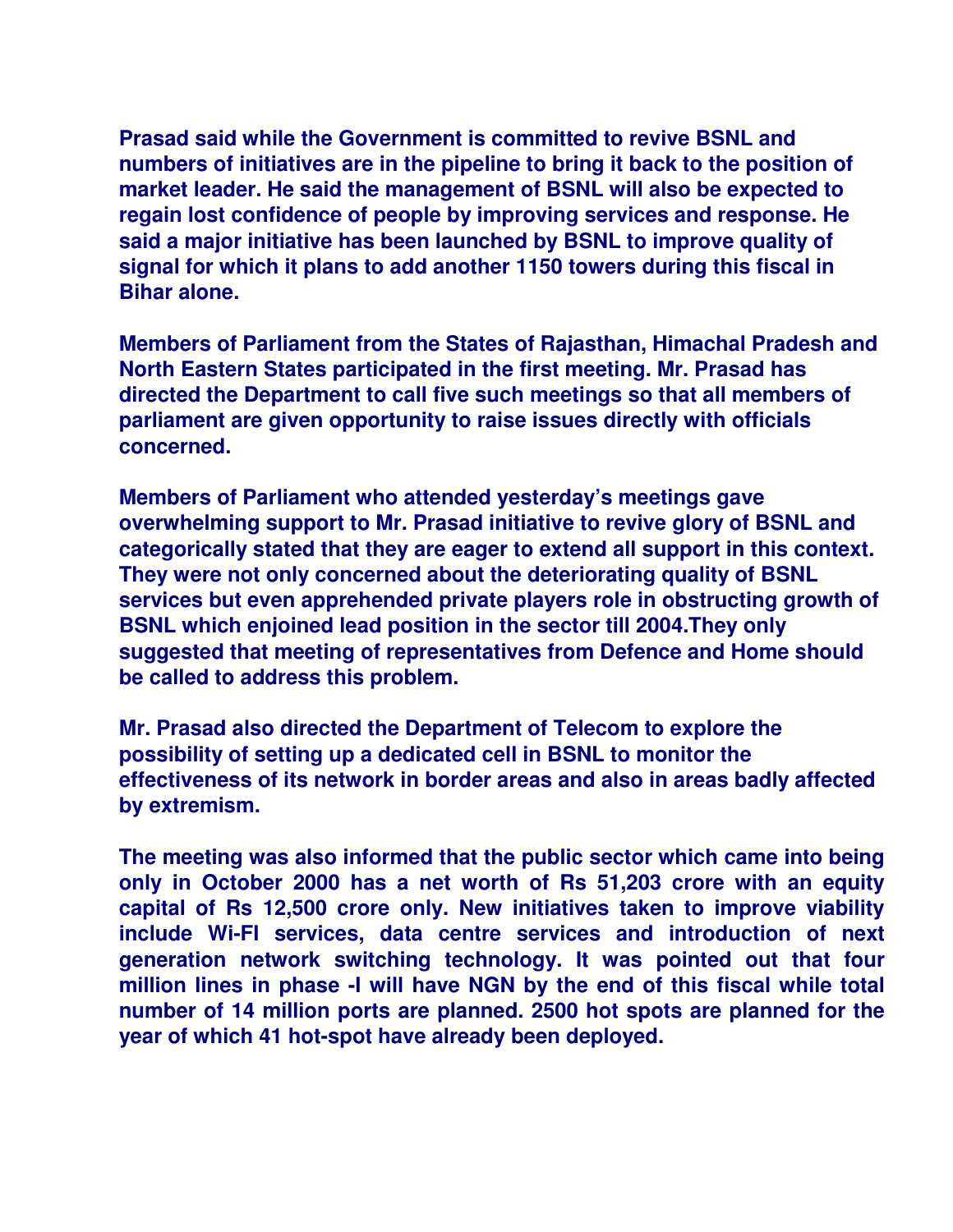# **25-04-2015**

Communication Minister held a meeting with MPs on 24-04-2015 evening at Parliament Annexe on revival of BSNLThey focussed the demands raised by the FORUM.The Minister agreed to consider.Forum has reminded Minister for a meeting.

### **Convener, Forum of BSNL Unions / Associations writes to Shri Ravi Shankar Prasad, Hon'ble Minister of**

### **Communication & IT for granting a meeting on the issue of Revival of BSNL -**

**<<<Click here for letter from Forum>>>**

## **24-04-2015**

CS & ACS met GM(Vig) today and discussed about the present position of pending disciplinary cases.They especially enqired about the case of Com.Dipankar Saha and requested him to expedite.

## **23-04-2015**

**The meeting with Forum of BSNL Unions/Associations & other Unions/Associations to discuss strike issues with Secretary (Telecom), DOT is rescheduled to 27th April, 2015 at 17.00 Hrs. <<<Click here for letter to Forum>>>**

### **22-04-2015**

**Dear Comrade,Hearty Congratulations for the excellent Strike.The workers are enthused & inspired.Revolutionery Greetings for your great role in making the Strike a historic**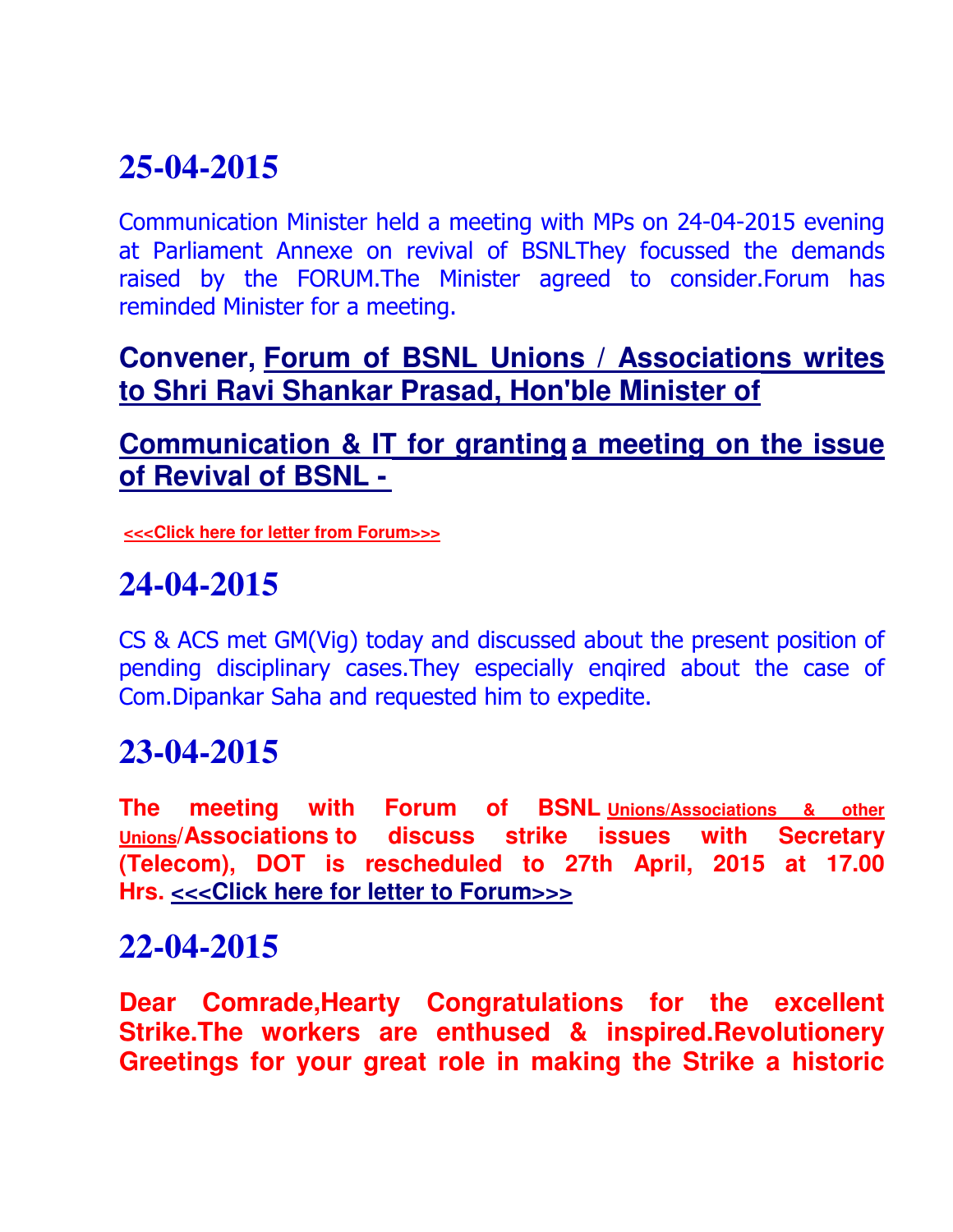**one!**

**(click here for glimpses of gathering at TB/CTD)**

**21-04-2015**

**Congratulations Comrade for successful 1st day Strike.Please convey greetings to all our member & prepare for 2nd day.**

### **MAKE TWO DAYS STRIKE ON 21.04.2015 AND 22.04.2015, 100% SUCCESS.**

**Forum of BSNL Unions / Associations & other Unions/Associations met yesterday morning and after analysing the CMD's meeting held on Friday, 17.04.2015 and unanimously decided to make 100% success of two days nation wide strike on 21.04.2015 and 22.04.2015. Since, most of the demands pertains to DoT/Govt. and till date no initiative has been taken by DoT to hold the meeting with the Forum or to take some initiative for resolution of the demands. All the activists of AIBSNLEA are requested to ensure 100% participation in the strike call.**

 **JOIN ONE!! JOIN ALL!!** 

 **SAVE BSNL!! SAVE NATION!!**

#### **(CLICK TO SEE THE DEMANDS)**

### **22-04-2015**

**Dear Comrade,Hearty Congratulations for the excellent Strike.The workers are enthused & inspired.Revolutionery Greetings for your great role in making the Strike a historic**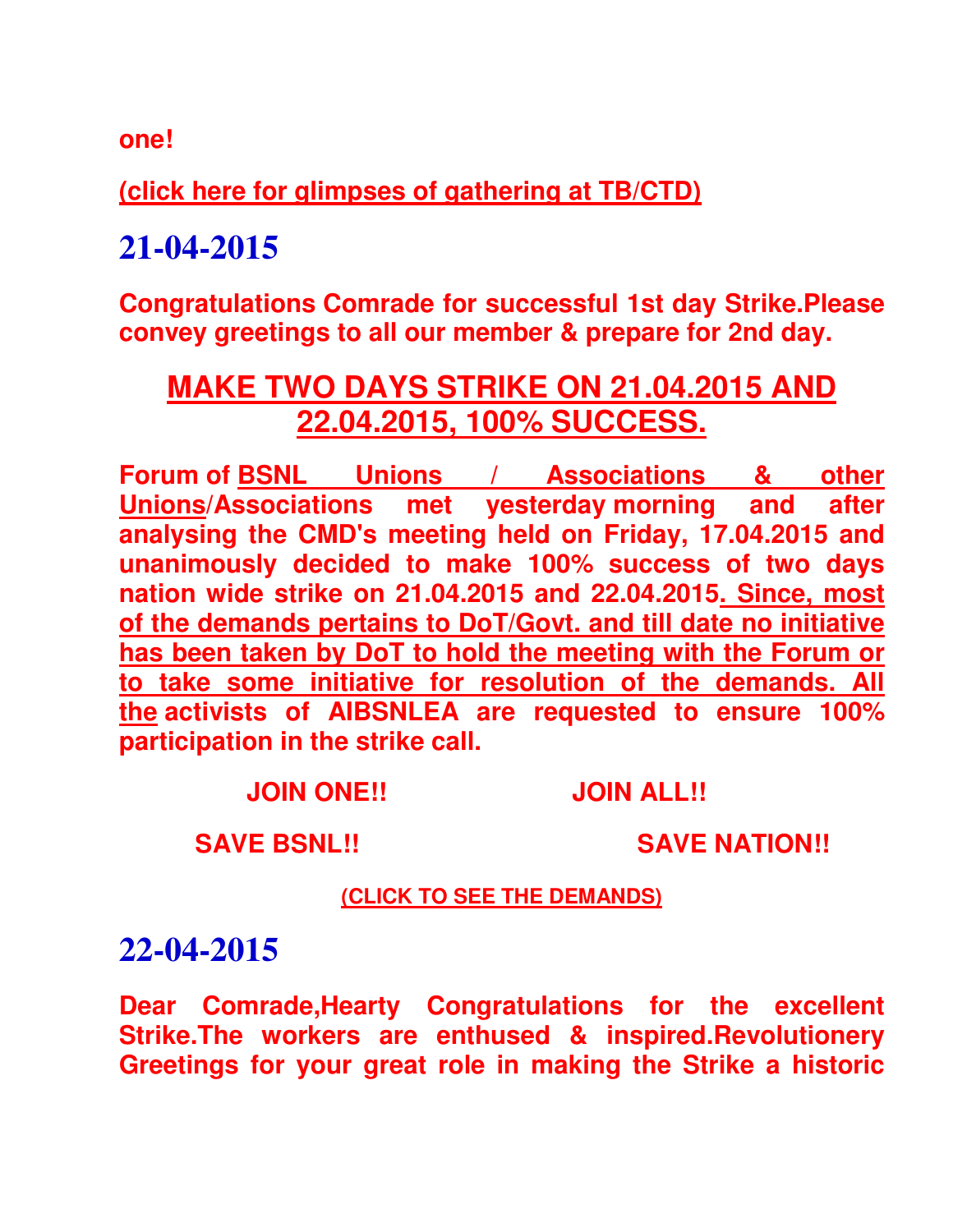#### **one!**

# **21-04-2015**

### **Congratulations Comrade for successful 1st day Strike.Please convey greetings to all our member & prepare for 2nd day.**

# **21-04-2015**

Gate meeting at all workspots and a mammoth gathering at TB east gate was successfully organised by FORUM/CTD on 20/04/2015.Later there was a colorful rally of employees & officers of BSNL roams the heart of the city from R N Mukherjee Road to Esplande.This was organised by FORUM/CTD to increase the awareness in public about the cause of two days strike,( Click to see glimpses)

## **18-04-2015**

FORUM leaders of CTD met on 17-04-2015 and decided the following in order to make the 21-22 April protest strike successful in CTD:

**On 20-04-2015 Monday** Gate meetings will be organised at every workspot,after that at 13-30 pm a massive meeting will be organised at Telephone Bhavan east gate.Circle level leaders will address.

A colorful rally after the meeting will be arranged from R N Mukherjee Road to Y Channel,Esplanade at 15-00 pm

All are requested to participate with appropriate Flag,Festoon,Banners etc.

**On 21-22 April 2015** during strike period the Strikers will stay outside their workspot(Exchanges,etc) and campaign to make strike successful in peaceful manner.

**Emergency services as discussed will be rendered,if required,through volunteering only.**

FORUM leaders at Circle Level will sit to review the progress on 21-04- 2015 at 15-00 pm at TB.

## **18-04-2015**

Convention for Save BSNL ! Save Nation! were organised by FORUM at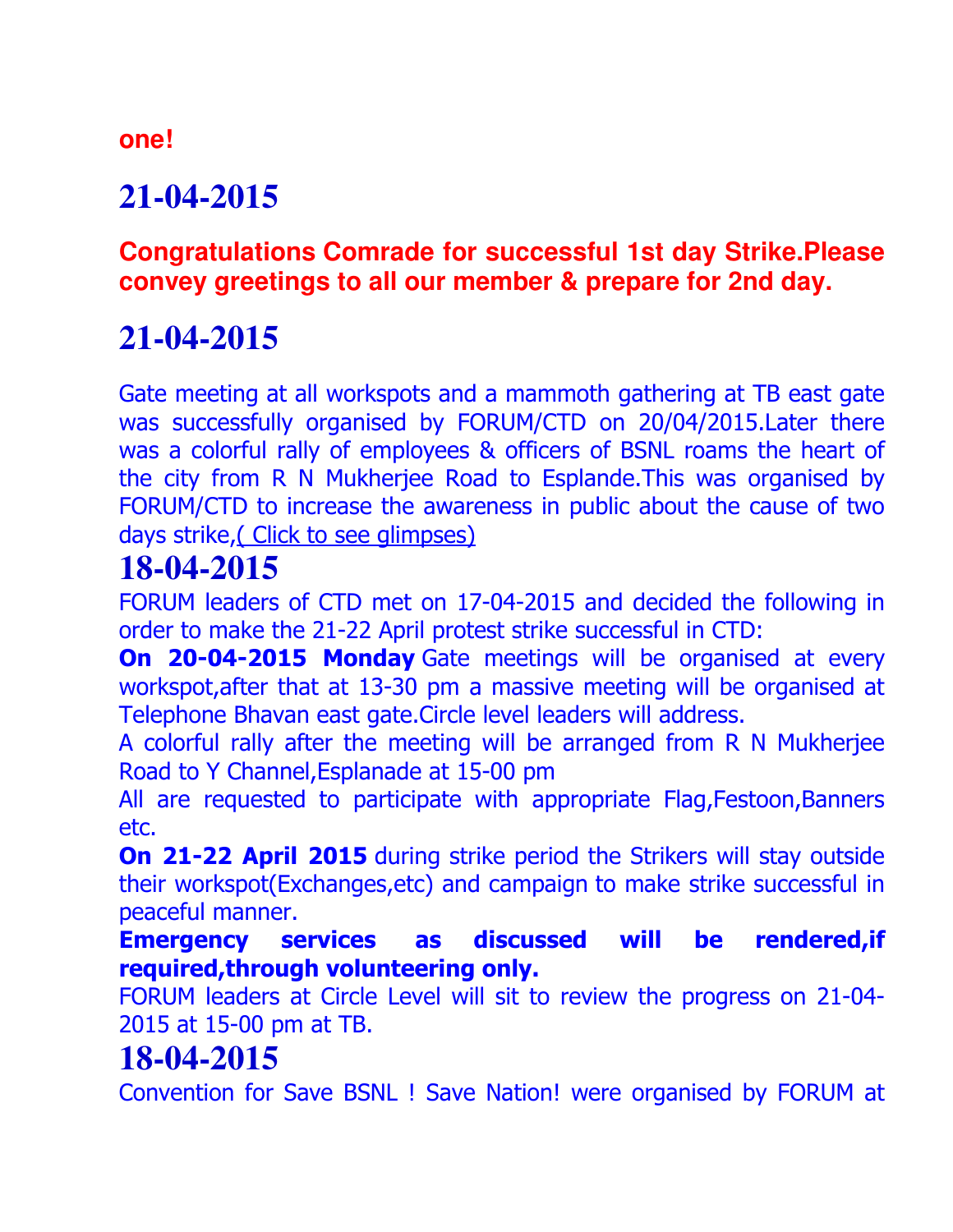branch level at Salt Lake Exchange on 13-04-2015 & at Kasipur Exchange on 17-04-2015.In both the places our members participated in large gathering alongwith other consituents of FORUM.At Salt lake Com.Asok Sengupta of BSNLEU presided & Com.Dipankar Chakraborty deliberated on behalf of AIBSNLEA/CTD and explained the importance of our movement to save BSNL.At Kasipur Com.Paresh Ghosh of BSNLEU presided & Com.Subir Banerjee placed our views of behalf of AIBSNLEA/CTD.

# **17-04-2015**

Congratulation! Due to our active persuasion reallotment order of P S Dassharma JAO has been issued from BSNL CO.We are very much thankful to CTD/Admn & GS and AGS(F) for this co-operation.

# **11-04-2015**

CS & ACS met GM/CFA-II and discussed about posting of DGM in central area and pointed out about the position of External section of Barabazar exch there will be only one SDE to look after whole division.Later we discussed this point with GM(HR & Admin.) also.We also met GM(Vig) for sending report to BSNL CO regarding promotion of CAO (Adhoc) & other cases.

# **11-04-2015**

Congratulation! After prolonged persuasion order regarding some request transfer case has been issued on 10-04-2015(see Medha).We will pursue for further pending cases.In this regard we extend our thanks to CGM/CTD & GM(Fin).We also specially thankful to Convenor FORUM/CTD for extending solidarity in this case.

## **11-04-2015**

Convention for Save BSNL ! Save Nation! was organized in Behala Exch on 09-04-2015 by FORUM/Alipur.The programme was presided over by Com.Bhaskar Chakraborty of BSNLEU.Members of constituent unions & associations of Alipur area participated,our members were also present in large number.More than 100 members made the convention successful.On behalf of AIBSNLEA/CTD ACS Com.Subhasis Mitra addressed the meeting.In his deliberation he emphasized that our role is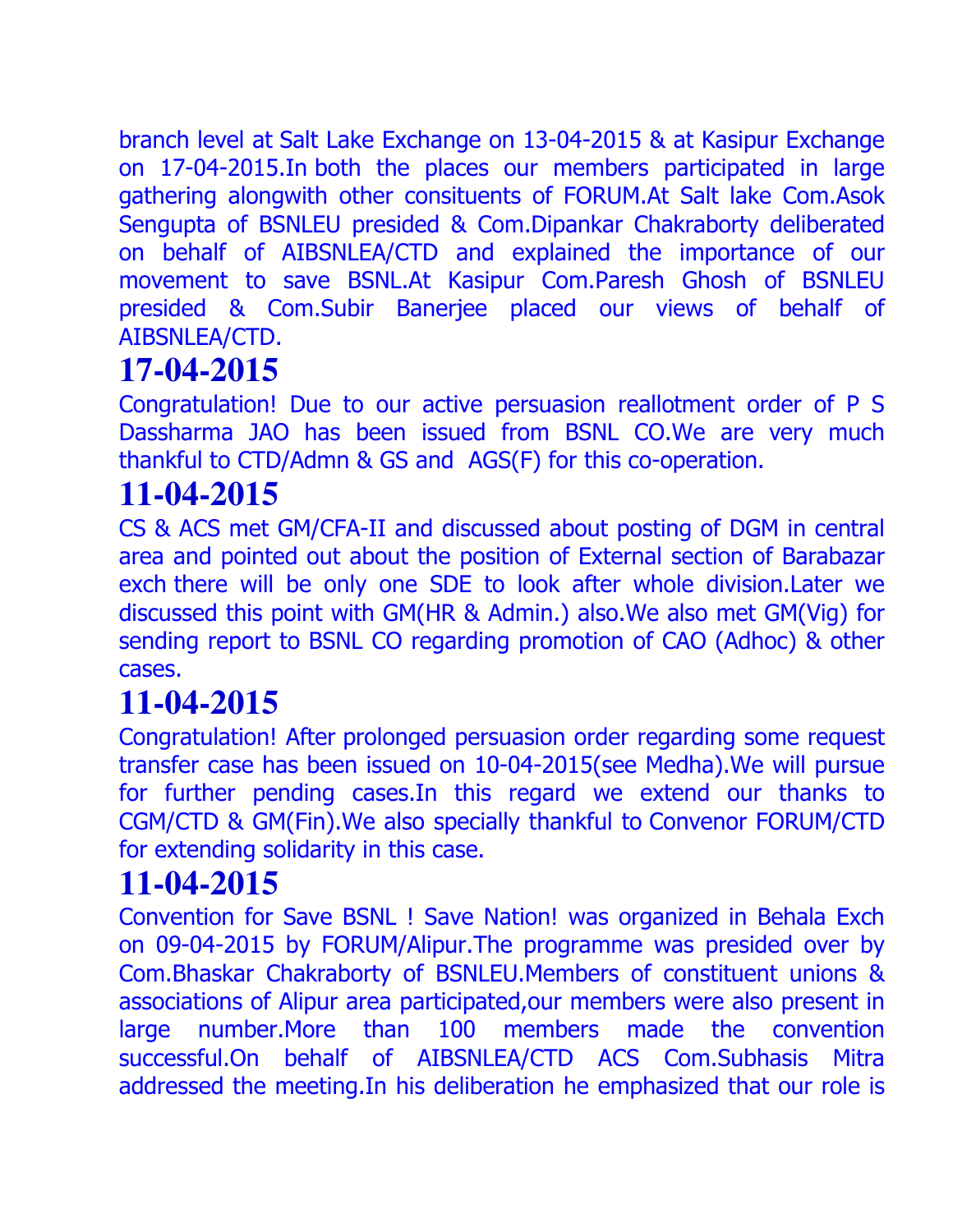very crucial to fight out the anti-PSU policy of the Govt.because inspite of several constraints we have to gather the support of customers & people at large by our service only.For this reason we have to build up broad based unity in every level.We as a part of FORUM/CTD ought to make 21-22 April Strike successful to change the anti-BSNL attitude of of Govt.

## **08-04-2015**

On 07-04-2015 a convention in support of 21-22 April Strike was organised by FORUM/CTD at NSCBTTC,Kalyani.About 100 members of different constituents of FORUM were present,Members of AIBSNLEA participated in that convention.Com.Ajoy Chakraborty of BSNLEU presided over the meeting.On behalf of AIBSNLEA/CTD Circle Com.Asok Kolay ACS addressed the gathering.In his deliberation he explained the need of united protest against the naive attitude of BSNL Management/DoT/Govt. in order to revive BSNL.He also expected that the executives/non executives of BSNL will make the strike successful in CTD as done in past occasions.

## **08-04-2015**

CS,President & other leaders met CGM/CTD on 07-04-2015 at his chamber.They discussed about the latest position of some transfer requests of accounts personnel.After prolonged discussions CGM requested us to propose a policy on which request transfers may be considered,we agreed but requested him to consider the recent requests on humanitarian ground.CGM said that it is GM(Fin) who is responsible to decide over this matter,he is not objecting.Later leaders met GM(Fin) and pressed him to issue transfer order as the cases are very acute & urgent,they also requested GM to recommend the cases of declination of promotion to AO(from JAO) to the BSNL CO & not to strike off the applying officers.He assured to look into.

CS reiterated that we will pursue these cases until positive result is achieved,we may consider to take TU action also if required.